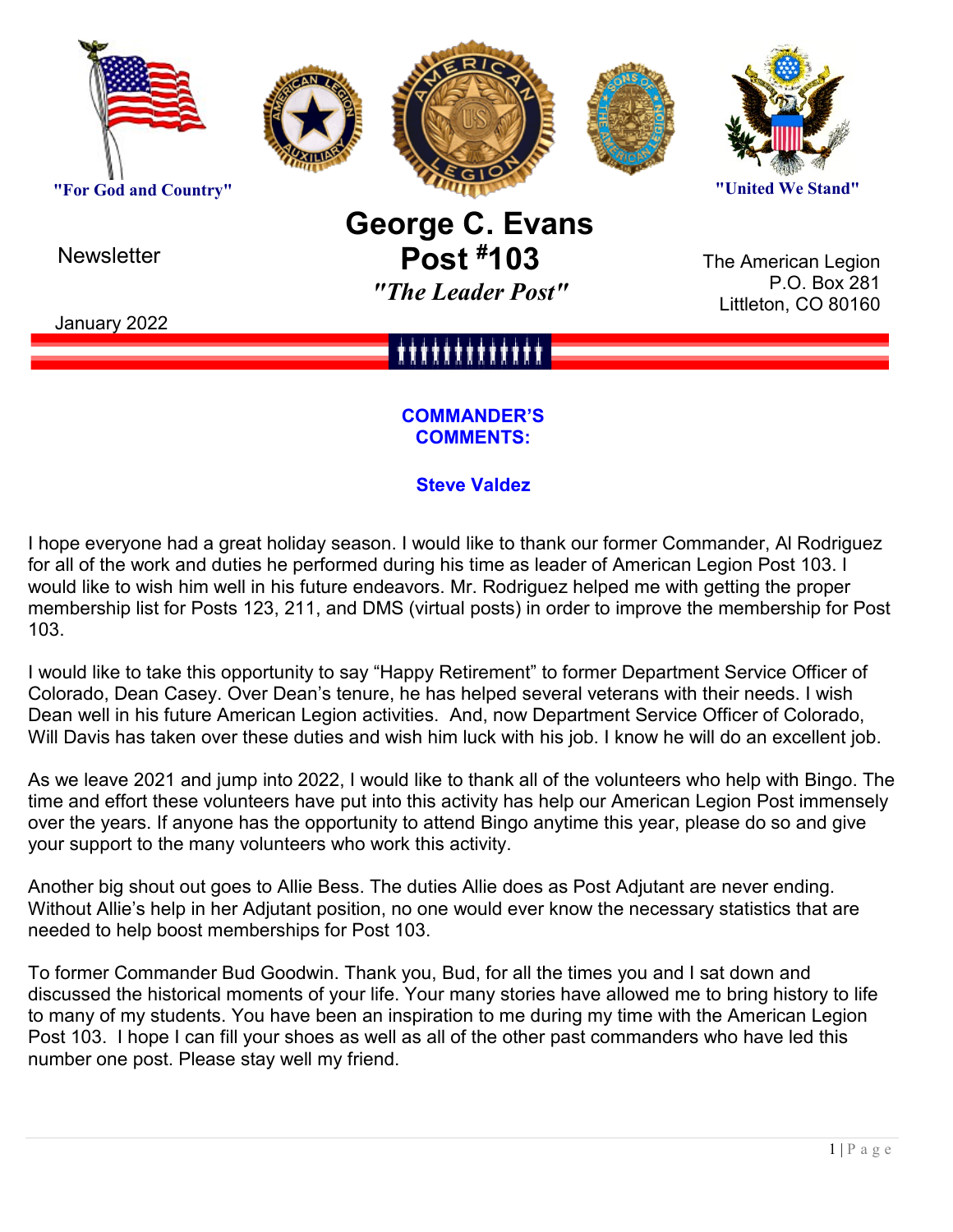To American Legion Post 103, I will try my best to fulfill the duties of Commander. Please note that I can be reached at 720-364-0490 or [steve.valdez52@gmail.com](mailto:steve.valdez52@gmail.com) should you have concerns, questions or suggestions about the Post. I thank you for your support.

|                   | <b>Executive Board Meeting</b> |          |                      |
|-------------------|--------------------------------|----------|----------------------|
| Dec 19            |                                | 6:30p    |                      |
|                   | <b>General Assembly</b>        |          |                      |
| Jan 5             |                                | 6:30p    | Canceled             |
| <b>Jan 22</b>     | <b>Legion Breakfast</b>        | $9a-11a$ | <b>Golden Corral</b> |
|                   | <b>Executive Board Meeting</b> |          |                      |
| Jan 31            |                                | 6:30p    | Zoom                 |
|                   | <b>General Assembly</b>        |          |                      |
| Feb <sub>2</sub>  |                                | 6:30p    | <b>Buck Center</b>   |
|                   | <b>Executive Board Meeting</b> |          |                      |
| Feb <sub>28</sub> |                                | 6:30p    | Zoom                 |
|                   | <b>General Assembly</b>        |          |                      |
| Mar 2             |                                | 6:30p    | <b>Buck Center</b>   |
| Mar 12            | Legion Breakfast               | $9a-11a$ | <b>Golden Corral</b> |

# **Meeting Dates (2021/2022)**

#### **Adjutant – Allie Bess**

The next batch of paid 2022 membership cards will be processed and sent out during the third week of Jan 2022. **Dues for 2022 are \$45.00.** Please let me know if you have paid, but not received your 2022 membership cards.

If you are looking for your current membership card, you can go to mylegion.org and sign into your account. Located on the left side of your account is a MEMBERSHIP section, just click on "Membership Card." If you lose your card, this is how you can get a copy of your card and Identification number. The 2022 memberships have been taking approximately 1-2 months to update in Mylegion.org.

For any questions or concerns, please contact me at abess30@gmail.com.

#### **1st Vice Commander – Steve Valdez**

A **BIG THANK YOU** to all who have renewed their 2022 American Legion Membership. Post 103 is working on renewing memberships for 2022. The Post 103 goals for the 2022 year is 386 renewals to make a 100%. The state goal is 390.

Currently Post 103 is at 321 members (renewed or new members). We are at approximately 82%. The Post is working hard to reach its projected goal and needs more renewals.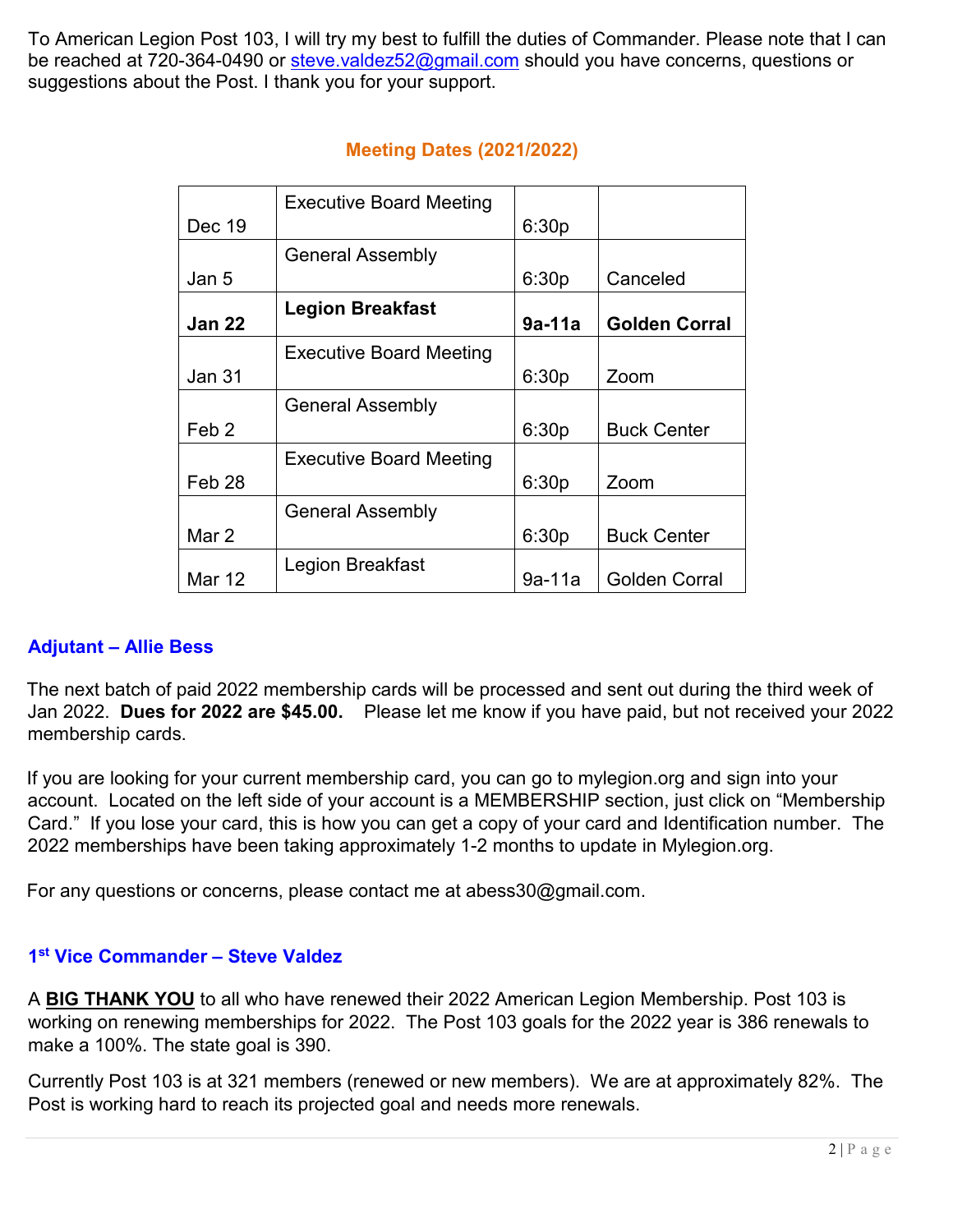If you have not renewed or know of someone who like to become a member of Post 103, there are two ways you can accomplish this objective.

You can mail your \$**45.00** renewal by the United States Post Office. Please address your envelope to American Legion Post 103, Attention Adjutant, and P.O. Box 281, Littleton, Colorado 80160.

Or

You may go to [WWW.legion.org/members](http://www.legion.org/members)

Please use the – go to the **Renewal Feature**:

Submit payment of your annual membership dues.

May I also take this opportunity to please ask everyone to get his or her updated information (if you need to) to our Post Adjutant Ms. Allie Bess. That will include **updated addresses**, **telephone numbers and new email addresses**.

Looks like things are beginning to open up a little. I am happy to say that Post 103 can set up a recruiting table to get a conformation date of either January 16<sup>th</sup> or 23<sup>rd</sup> from Littleton Ace Hardware located on Belleview and Kipling. On either of those dates (once confirmed) Post 103 will be setting up Veterans Information Tables and ask for the times of 0900 to 1200 hours. The objective for this event is reach out and give veterans information about Post 103 as well as the Department of Veterans Affairs information. Once a date is confirmed I will send an email blast out to ask for volunteers to help. Please remember when these events are held – it is only a three-to-four-hour time window.

Post 123 and 211 transfers request have been sent out by postcard. We have been getting new membership through that system. Hopefully, the Post membership will continue to grow using these two lists.

Post 103 is fortunate to have received a Veterans Direct Membership Solicitation (DMS) list. Thanks to former Commander Rodriguez, who obtained this information, Post 103 has been able to contact veterans for Post membership. I would like to take the opportunity to thank those who helped in reaching out to veterans on those lists.

Please continue to stay safe and healthy.

Thank you.

# **2nd Vice Commander – Steve Valdez**

Please get ready for a new event year. American Legion Post 103 will be having the annual picnic on June 11, 2022 at Stern Park from noon to 1600 hours. Then on July will be held on Saturday July 9, 2022 at 1300 at the Golden Corral on South Santa Fe Drive. Then in August, the American Legion Post will hopefully be marching in the Littleton annual Western Welcome Week, more information to come.

Stay well.

# **Service Officer – Joe Cordova**

No report for Dec 2021.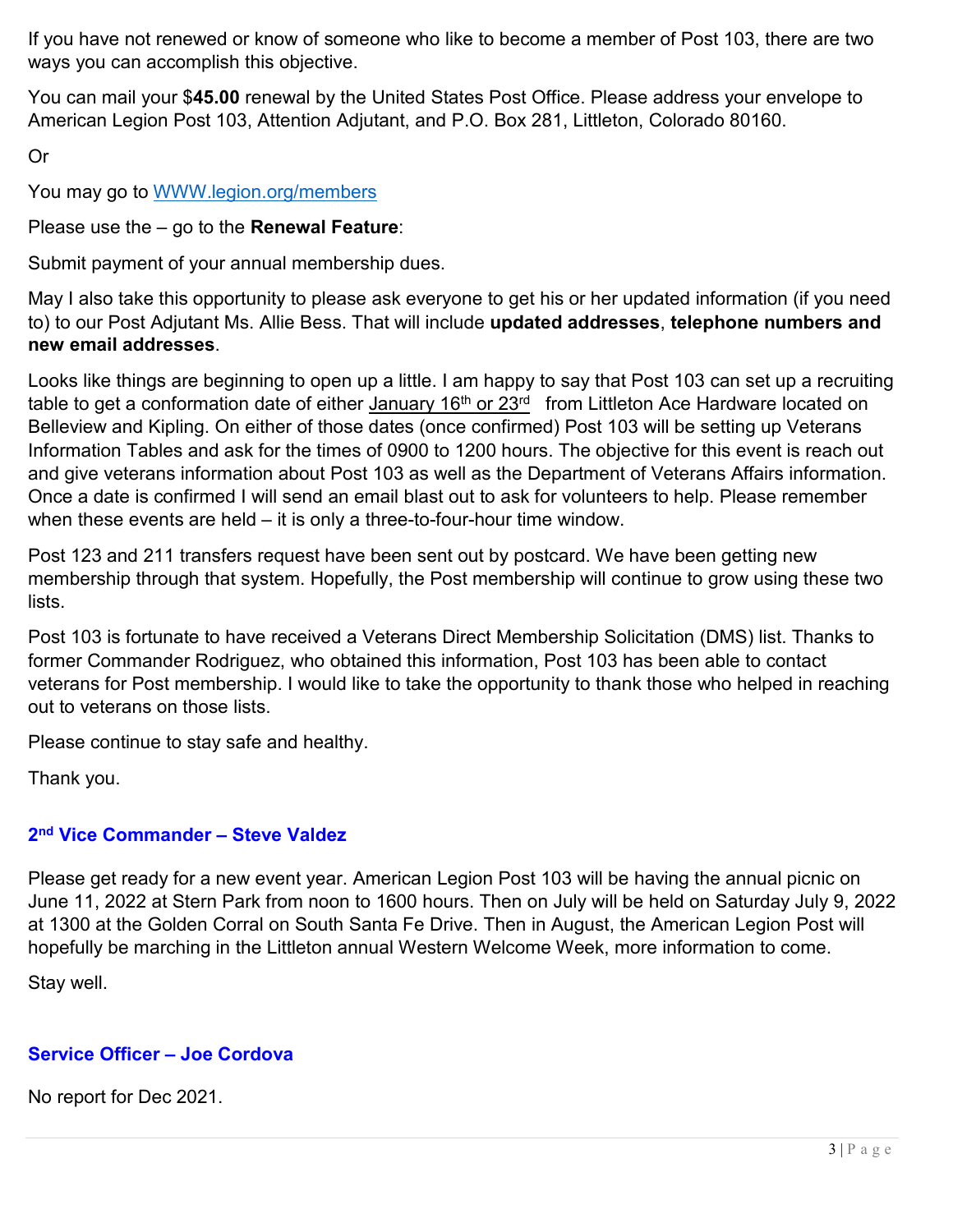#### **Chaplain – Mike Romero**

#### **Psalms 32:8**

**I will instruct you and teach you in the way you should go; I will counsel you with my eyes upon you.**

**Past Commander, Charles "Bud" Goodwin,** is now living at: Meadow Vista Assisted living, 7243 W. Walden Dr., Littleton, CO 80128 Phone: 303-904-6000.

He wishes all of the Members, Best Wishes and a Happy, Healthy New Year. Please call if you would like to visit.

Please keep this Member and all Members in your, Thoughts and Prayers.

If you know of anyone needing a visit or call, contact me at: 303-973-2493 or, email me at: [mjromero44@gmail.com](mailto:mjromero44@gmail.com)

NOTE 1: We currently have these medical items available for loan to our Post Members. **Crutches:** 3 sets, **Canes:** 2 adjustable, 3 non-adjustable. **Walkers:** 9 non-wheeled. 2 sit-down Walkers **Wheel Chairs:** 2 with foot-rests, 1 without. **Shower Chairs:** 2 Adjustable. **Bedside Commode:** 1 adjustable. **Raised Toilet Seat:** w/Lock, and Adjustable Arms.

NOTE 2: As Post Chaplain, I am charged with preparing Post Everlasting Resolutions, and Post Initiation Certificates. If you members know of anyone needing this service, call me, or email me at the information I have provided above.

#### **Finance Officer - Ed Pietsch**

#### **Post Finances**

Post income in December was approximately \$2,400 and included membership renewals; several generous donations to the All Veterans Honor Guard (AVHG); and proceeds from our 50/50 raffle.

Post expenses for December totaled about \$1,000 and included payment to the Department/National for the membership renewals, AVHG expenses and office supplies and stamps.

#### **Bingo**

Bingo income for December was outstanding having one of our best months ever. The "Must Go" brought in a profit of \$7,100 and the total for the five sessions in the month was over \$9,300. The Post paid out \$100 of bingo funds to pay for the electronic submission of our 2020 taxes.

#### **2022 Budget**

Since we have not had a normal year of programs and activities the last two years because of the Covid virus restrictions, the Post Executive Committee decided to carry over the same budget we used in 2020 and 2021 for 2022. This 2022 budget will be submitted to the membership at the February Membership Meeting. In July we will do our mid-year budget review and will make adjustment at that time. We know we will be making some necessary adjustment as the year progresses including an increase to the AVHG expense budget for some anticipated needs in 2022.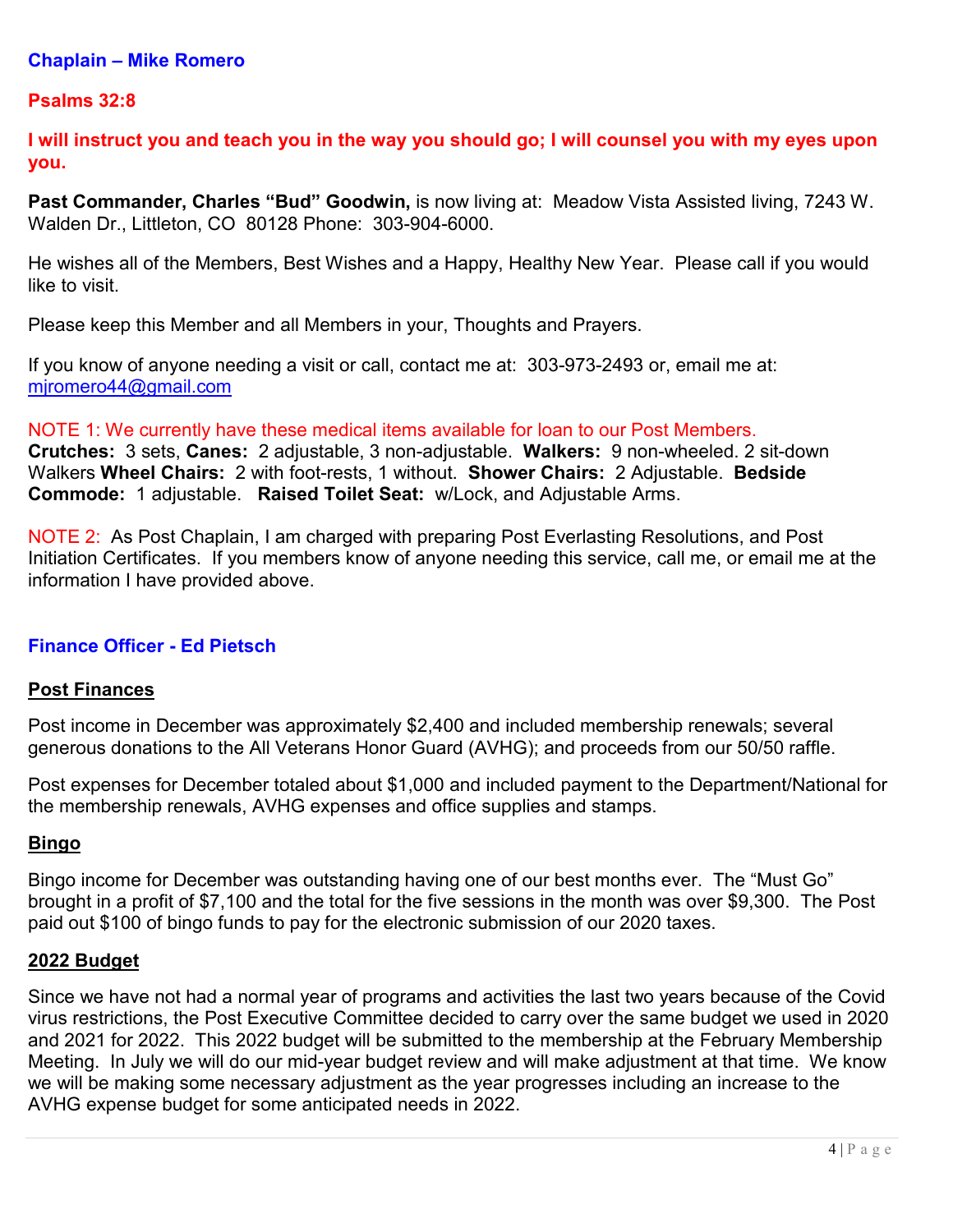Hopefully we will have a much more normal year of operations this year.

### **Tax Help**

A big thank you to those individuals who responded to my call for tax assistance in last month's newsletter. We were able to locate someone who helped with the electronic filing of our 2020 taxes. We have that individual and a few other options we our exploring for electronically filing our IRS form 990-T, Exempt Organization Business Income Tax Return for 2021 and as well as our Form 990 (information return). It was gratifying to see the number of you who responded with suggestions. Thanks to all.

# **Auxiliary – Shauna Townsend (President)**

Hello Everyone,

Cheers to the New Year! I'm hoping this year brings good fortune and happiness to all.

I want to thank Sherry Pietsch for everything she has done regarding the organization of our wreath laying project at Ft Logan and helping with Nick's project. She made the process so easy for our volunteers and it doesn't go unnoticed or unappreciated. I also want to thank our members that volunteered to help lay the wreaths; without you this project can be a handful. People really appreciate seeing that wreath laid for their loved ones. I think it was a great idea when Sherry started it and hope we can continue. That being said, Sherry is handing over the reins to another member(s) to take over the wreath organization, so if anyone would like to step up and help out with that, please let me know!

I think we have all the renewals that we are going to get. I will be getting with Darlene and Jean to solidify our roster. We may have a couple members that have dropped out. If you have not paid dues and would like to continue supporting the **Auxiliary**, you can send in your **\$35.00** checks to: Jean Jesser 150 W. Sterne Pkwy. Littleton, CO 80120. You can also bring dues to the meeting or pay online. If anyone knows of anyone that would like to join, please have them contact me at 1shaunatownsend@gmail.com.

Thank you. Be safe and healthy and I'll see you at February's meeting!

#### **Sons of American Legion (SAL) – Harry Ciruli**

To renew or become a member, please contact me at:

Harry P. Ciruli Jr. 872 Thames St. Highlands Ranch, CO 80126 hciruli@comcast.net 303-791-6184

#### **Historian – Gene Foyle**

Review our Facebook page on American Legion George C Evans Post 103. This site is being updated daily. Also, visit the Post 103 website at [http://www.legionpost103.org.](http://www.legionpost103.org/)

Article to read: The Battle of the Bulge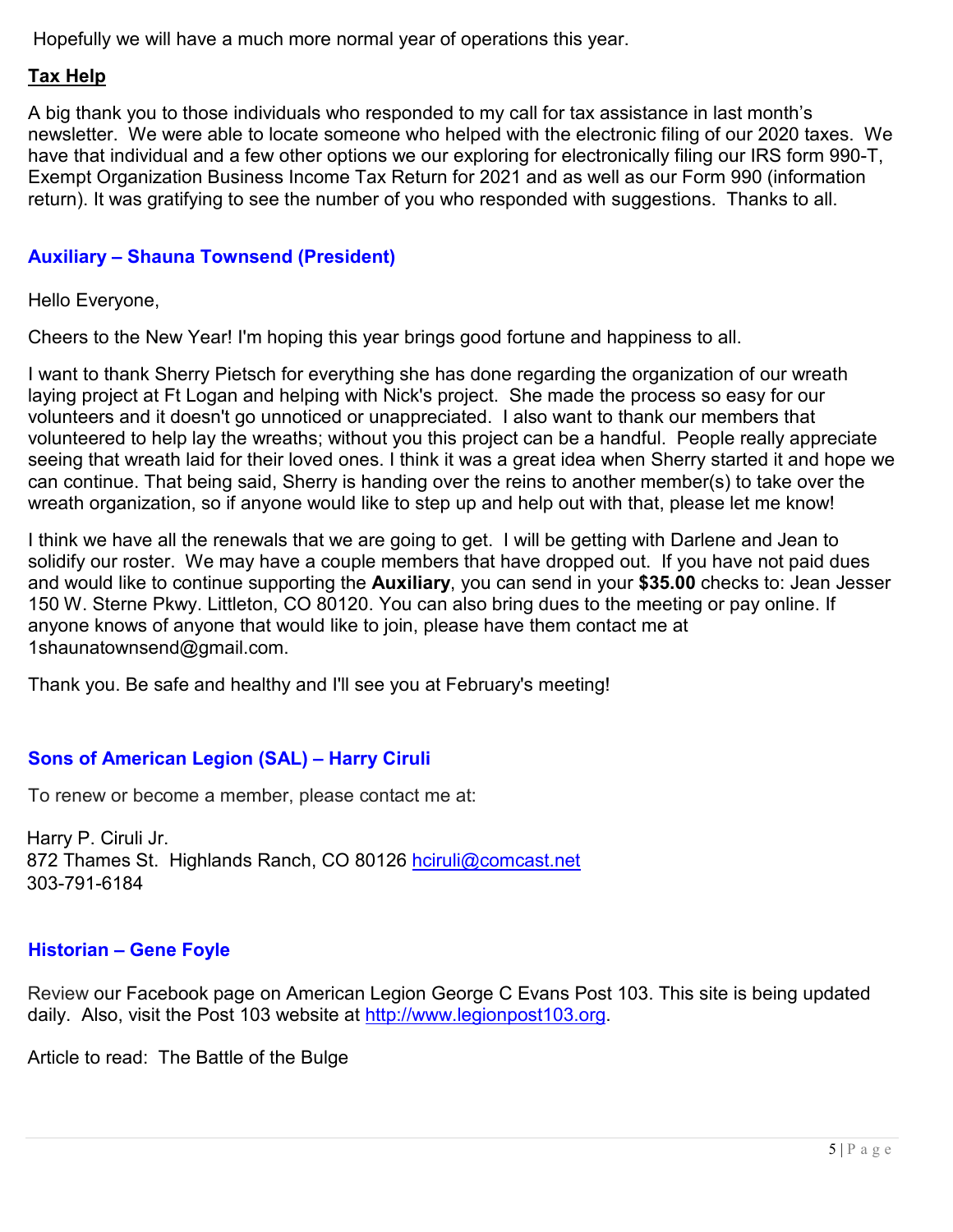### **Judge Advocate – Richard Callan**

#### **SAVE THE DATE**:

| 11 Jun 22   12-4p |        | Post           | <b>Sterne Park</b> |
|-------------------|--------|----------------|--------------------|
|                   |        | Summer         |                    |
|                   |        | Picnic         |                    |
| 9 Jul 22          | $1-3p$ | Post           | Golden             |
|                   |        | <b>Banquet</b> | Corral             |

#### **Sgt of Arms – Danny Danforth**

Executive Board Meeting was held 19 Dec 2021 with 9 officers present via Zoom. Jan 2022 meeting was canceled due to weather.

#### **Flags – Jack Pansini**

**VOLUNTEERS NEEDED**: We need volunteers to help maintain the flags at the WW2 Memorial (Ketring Park) and at the Bucks Recreation Center, please call Jack Pansini at 303-794-5288 or e-mail at [jackpansini5@gmail.com](mailto:jackpansini5@gmail.com) for more details.

#### **All Veterans Honor Guard – Harry Giglio**

The All Veterans Honor Guard had a total of 16 services for the month of Dec 2021.

| WWII            | 3 |
|-----------------|---|
| Korea           | 4 |
| Vietnam         |   |
| <b>Gulf War</b> | 2 |

The breakdown by branch of service:

| Army      |   |
|-----------|---|
| Navy      | 4 |
| Air Force | 5 |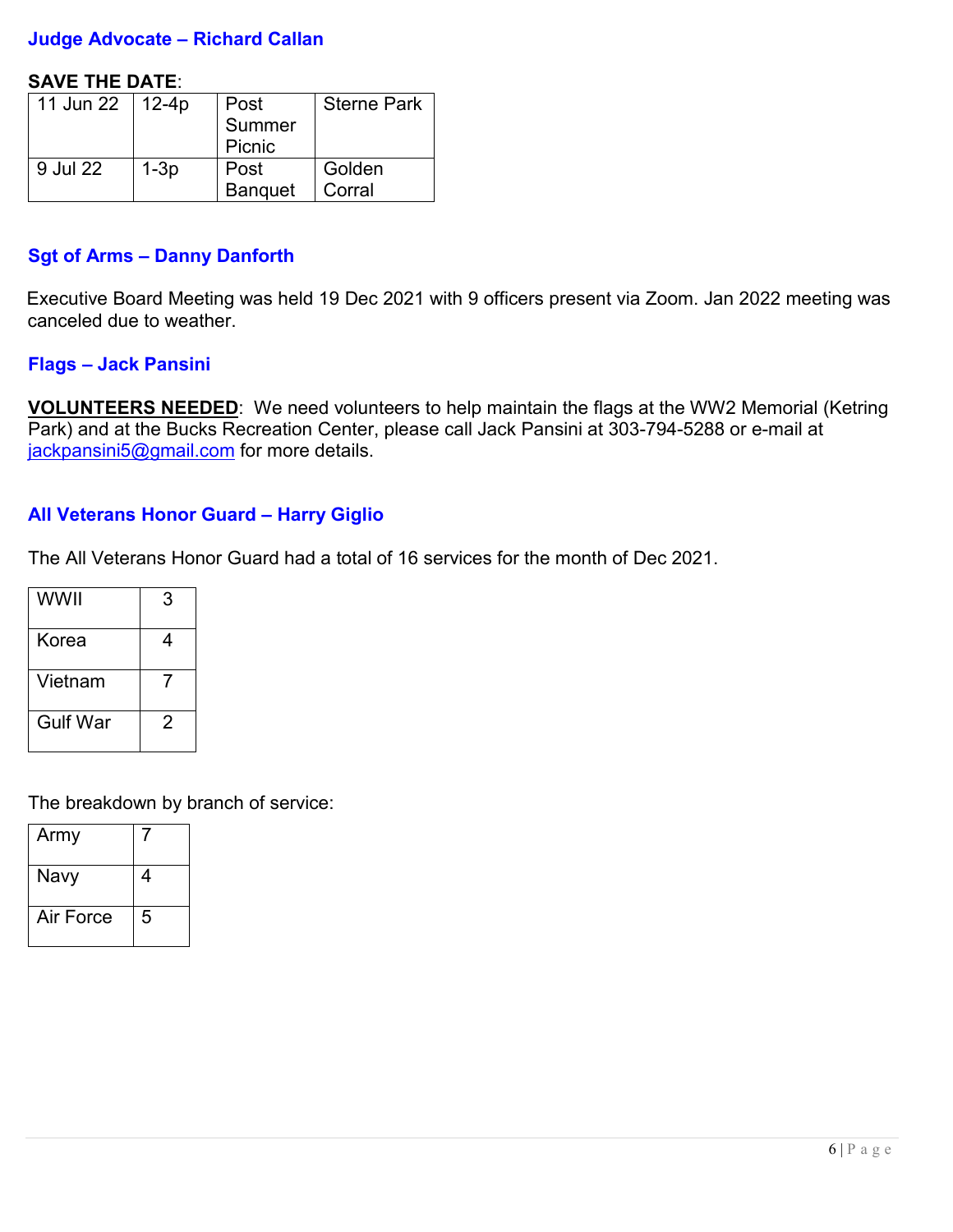# **Honor Guard: Total services provided for 2021 are 224.**

| WWII               | 33  |
|--------------------|-----|
| Korea              | 61  |
| Vietnam            | 116 |
| <b>Gulf War</b>    | 14  |
|                    |     |
| Army               | 103 |
| Navy               | 52  |
| Air Force          | 44  |
| <b>Marines</b>     | 23  |
| Merchant           | 1   |
| <b>Marines</b>     |     |
| <b>Coast Guard</b> |     |

Our All Veterans Honor Guard Team is available for services at Ft Logan on Mondays and some Fridays.

**If you are interested in becoming a member of the All Veterans Honor Guard, you can contact me at the below number and I will review the responsibilities of the Guard.**

If you have any questions you can contact me at **303-246-7648**

Harry Giglio

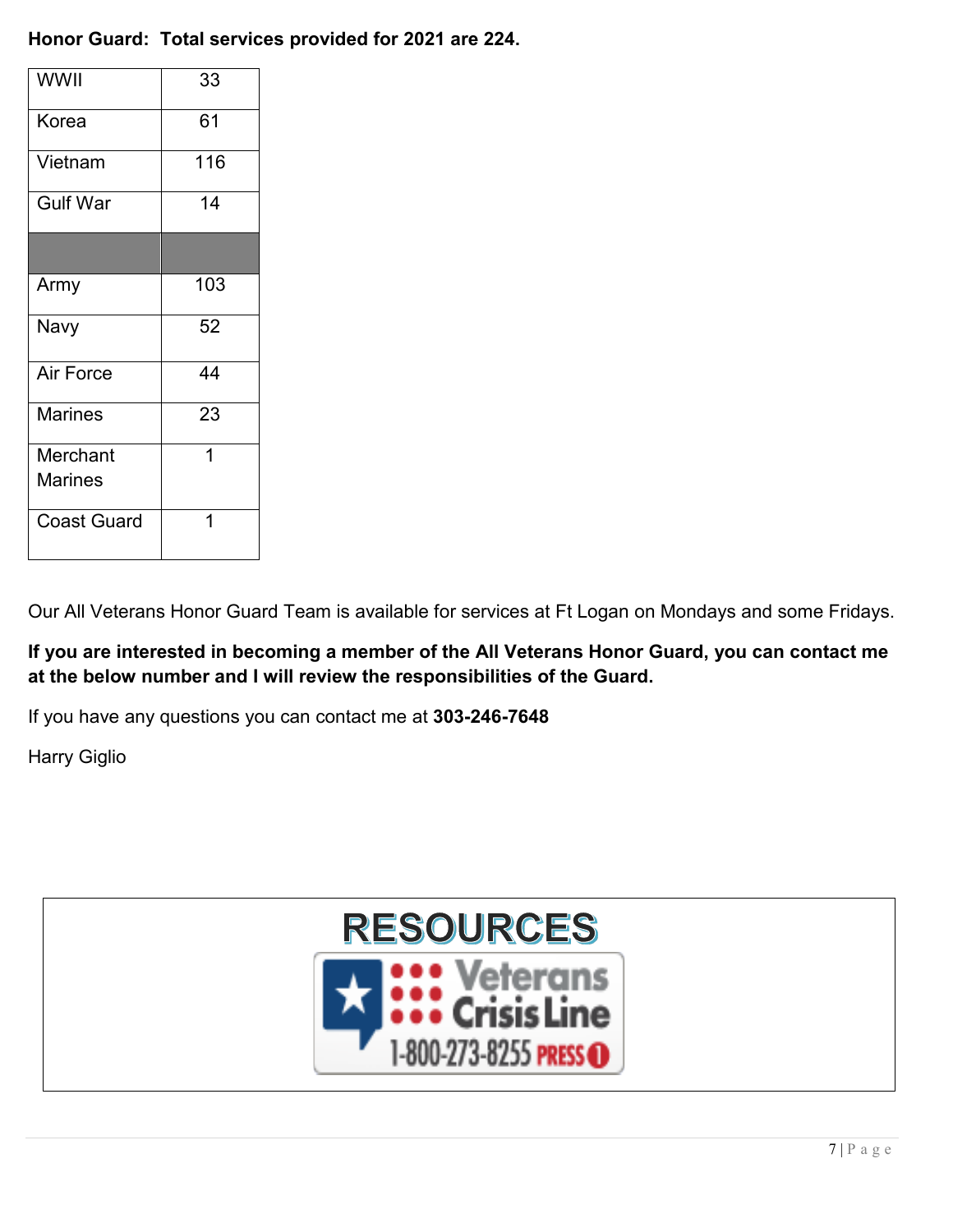| <b>Post Officers 2021-2022</b>  |                                       |  |
|---------------------------------|---------------------------------------|--|
| Steve Valdez, Commander         | steve.valdez52@gmail.com              |  |
| Allie Bess, Adjutant            | abess30@gmail.com                     |  |
| 1st Vice                        | Vacant/duties covered by Steve Valdez |  |
| 2 <sup>nd</sup> Vice            | Vacant/duties covered by Steve Valdez |  |
| Mike Romero, Chaplain           | miromero44@gmail.com                  |  |
| Ed Pietsch, Finance Officer     | E Pietsch@msn.com                     |  |
| Joe Cordova, Service Officer    | joedcordova@yahoo.com                 |  |
| Danny Danforth, Sgt-at-Arms     | dvdanforth@comcast.net                |  |
| Gene Foyle, Historian           | breezly g@man.com                     |  |
| Richard Callan, Judge Advocate  | richardcallan@hotmail.com             |  |
| Harry Giglio, Cmdr. AVHG        | harrygiglio@comcast.net               |  |
| Harry Ciruli, Squadron Cmdr.    | hciruli@comcast.net                   |  |
| Shauna Townsend, Aux. President | 1shaunatownsend@gmail.com             |  |

Post 103 Members who are now members of Post Everlasting

Paul Abelson Donald Carroll (Nov 2021) Richard Coan (Oct 2021) Thomas Frick (Sep 2021) John Holtz William Schultehenrich Alan Sheley Lonnie Staker (Oct 2021) Robert Sage Richard Tinsley George Williams